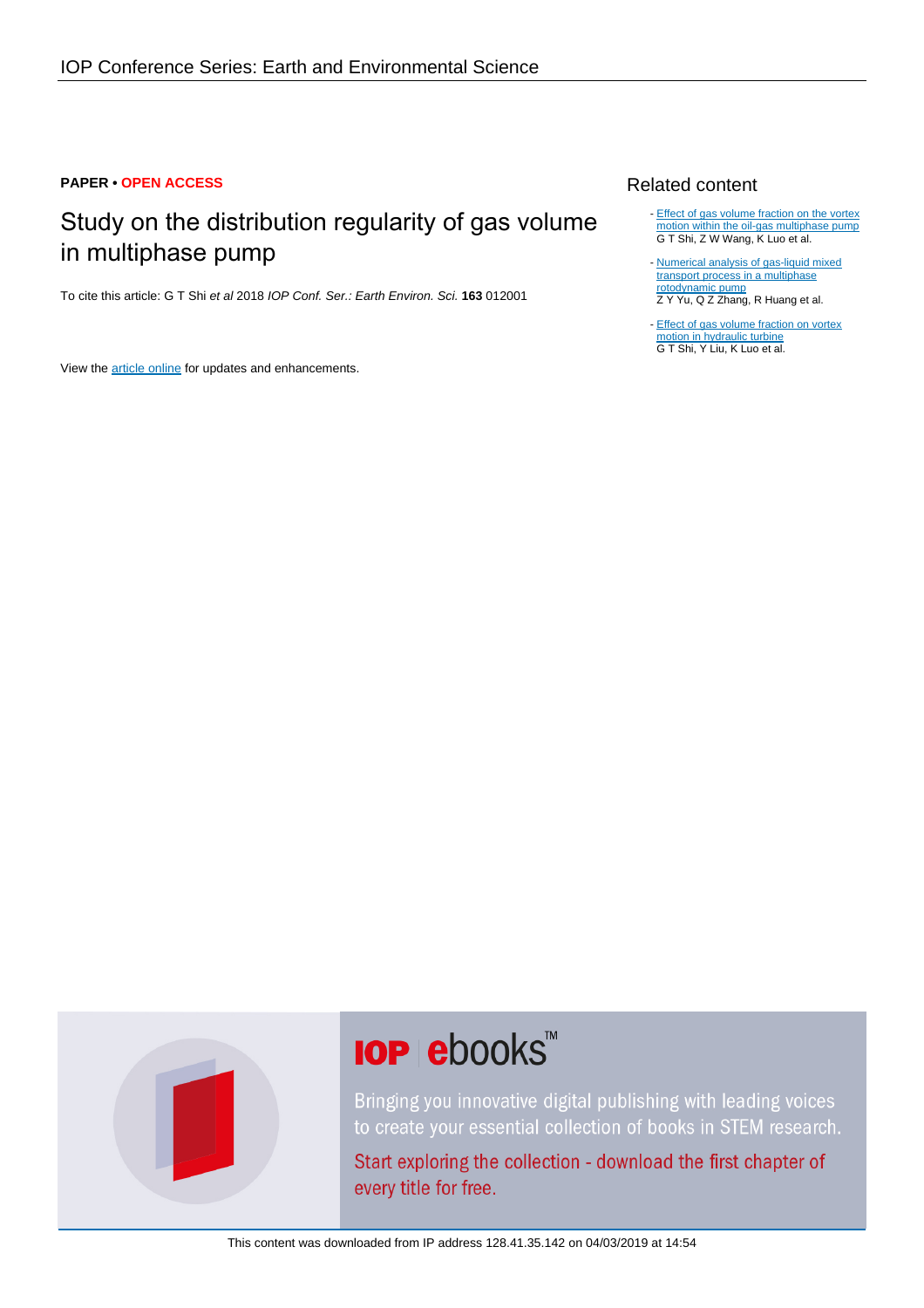# **Study on the distribution regularity of gas volume in multiphase pump**

### **G T Shi1,2, K Luo1 , Z W Wang1 , Y Liu1 and X P Jiang3**

<sup>1</sup>Department of Power Machinery, University of Xihua, Chengdu, China

<sup>2</sup>State Key Laboratory of Hydroscience and Engineering & Department of Thermal Engineering, Tsinghua University, Beijing,100084, China

<sup>3</sup>School of Mechanical Electronic & Information Engineering, China University of Mining &Technology(Beijing), Beijing 100083, China

#### 657598226@qq.com

**Abstract**.In order to reduce the phase separation, air plug and turbulence vortex in the multiphase pump. The two-fluid model and the standard  $k-\varepsilon$  turbulence model are selected, the distribution regularity of gas phase volume within the multiphase pump is researched using the CFD software about air-liquid two-phase under the different working conditions. The results of the study showed that the gas phase gathers at the rim when the gas-liquid two-phase enter into the impeller inlet, and the gas phase is gradually increased at the rim with the increase of the flow rate, the gas is concentrated in the hub at the second half of the impeller, and the most serious aggregation is the small flow rate condition. When the flow is constant, the gas obviously increases in the guide vane hub with the increase of the gas volume fraction. With the increase of the gas volume fraction, the uniformity of the gas phase in the circumferential direction is deteriorated in the inlet and the middle of impeller, and the lower gas volume fraction region is decreased in the impeller. The results of the study reveal the distribution regularity of gas volume within the multiphase pump, provide the reference basis for the design of the multiphase pump under the higher gas volume fraction.

#### **1. Introduction**

The rotodynamic multiphase pump is a supercharging equipment to transport the multiphase mixture medium in the oilfield. The pump is used to transport multiphase medium with high gas phase volume, at present, the study on multiphase pump is mainly concentrated in internal flow law, external characteristics, optimized design of structure and so on. The literature<sup>[1-3]</sup> reveal the internal flow law of oil-gas multiphase pump. The literature<sup>[4]</sup> reveals a 3D design method of impeller blade for multiphase Pump. The literature<sup>[5]</sup> is carried out the numerical calculation of the multiphase pump with different number of guide vanes, the results show that increasing of the vane leave numbers can slow down the decrease of the pump head. The external characteristics of the pump are studied in the literature<sup>[6]</sup>, it is found that the increasing of the suction pressure can increase the flow rate, but it will decrease the efficiency of the pump. The

1 Content from this work may be used under the terms of the[Creative Commons Attribution 3.0 licence.](http://creativecommons.org/licenses/by/3.0) Any further distribution of this work must maintain attribution to the author(s) and the title of the work, journal citation and DOI. Published under licence by IOP Publishing Ltd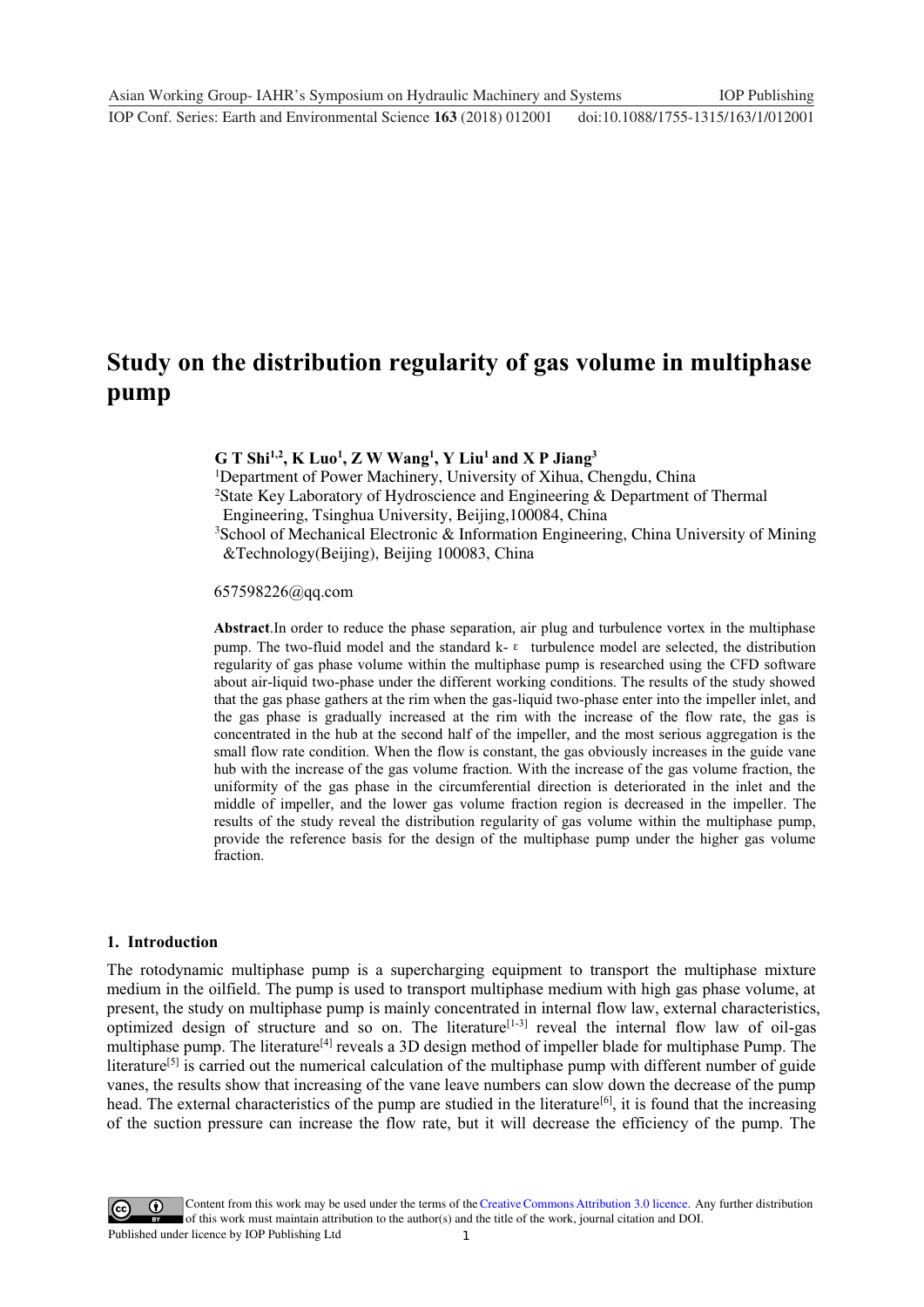hydraulic model of the pump is optimized in the literature<sup>[7-10]</sup>, so make the hydraulic performance of the pump improved. The influence of the axial clearance of the pump on the hydraulic performance of the pump is analyzed in the literature[11], the numerical calculation shows that the axial distance of the pump is increasing ,and it will obviously make the efficiency and head higher than others. From the above literatures, it is found that there are few reports on distribution of gas phase volume in the multiphase pump.

This paper selected the two-fluid model, numerical simulation of three-dimensional flow field for the multiphase pump is carried out under different flow rate and different the gas volume fraction conditions, finally, the distribution regularity of gas volume for the multiphase pump in the axial and the circumferential are obtained under different working conditions, which can provide reference for hydraulic performance optimization of the multiphase pump.

#### **2. Research object**

This paper is mainly to study the multiphase pump, the pump is consisted by several compression units, each compression unit has the effect of step-by-step supercharging and consisted by a guide vane and impeller. The high-speed rotation of the impeller makes the multiphase fluid obtain the mechanical energy, and then through the diffusion of guide vane turn the mechanical energy into the pressure energy to achieve the effect of supercharging. The main parameters are: the design flow  $Q_d=110m^3/h$ , the head H=85m, the design speed n=2950r/min, the power of motor P=55kW, the gas volume fraction GLR=0 73%, the efficiency  $\eta = 33\%$ . The UG software is used to model the calculation area of three dimensions for the multiphase pump, the hub of impeller and guide vane are designed to be tapered, the diameter of rim d<sub>2</sub>=230mm, the number of impeller blades  $Z_1=4$ , the number of guide vane blades  $Z_2=9$ .

#### **3. Numerical method**

#### *3.1. Governing equation*

In this paper, the standard k-ε turbulence model is selected as the turbulence model, k-ε turbulence model include two equations: the turbulent kinetic energy k and the turbulent dissipation rate ε.

K equation: 
$$
\frac{\partial}{\partial t} (\alpha_i \rho_i k) + \frac{\partial}{\partial x_j} (\alpha_i \rho_i u_{ij} k) = \frac{\partial}{\partial x_j} (\alpha_i \frac{\mu_i}{\sigma_k} \frac{\partial k}{\partial x_j}) + \alpha_i (G - \rho_i \varepsilon)
$$
  
In which: 
$$
G = \mu_i \frac{\partial u_i}{\partial x_j} (\frac{\partial u_j}{\partial x_j} + \frac{\partial u_i}{\partial x_j})
$$

 $\big)$ 

*i*

 $\overline{\hat{o}}$ 

In which:  $G = \mu_i \frac{\partial u_i}{\partial x} \left| \frac{\partial u_j}{\partial x} + \frac{\partial u_i}{\partial x} \right|$  $\overline{\partial}$  $=\mu_i \frac{\partial u_i}{\partial x_j} \left( \frac{\partial u_j}{\partial x_i} + \frac{\partial u_i}{\partial x_j} \right)$  $\frac{\partial u_i}{\partial x_i} \left( \frac{\partial u_j}{\partial x_i} + \frac{\partial u_i}{\partial x_i} \right)$ *x*  $G = \mu_l \frac{\partial u}{\partial r}$ 

$$
\text{e equation: } \frac{\partial}{\partial t} \big( \alpha_i \rho_i \varepsilon \big) + \frac{\partial}{\partial x_j} \big( \alpha_j \rho_i u_{ij} \varepsilon \big) = \frac{\partial}{\partial x_j} \bigg( \alpha_i \frac{\mu_i}{\sigma_{\varepsilon}} \frac{\partial \varepsilon}{\partial x_j} \bigg) + \alpha_i \frac{c_i \varepsilon}{k} G - c_2 \alpha_i \rho_i \frac{\varepsilon^2}{k}
$$

Where the turbulence kinetic energy dissipation rate is the Prandtst number  $\sigma_{\varepsilon}$ , and  $\sigma_{k}$ ,  $\sigma_{\varepsilon}$ ,  $C_{\mu}$  are constant, the value flow is used in the single-phase:  $\sigma_k = 1.0$ ,  $\sigma_{\epsilon} = 1.314$ ,  $C_{\mu} = 0.09$ .

#### *3.2. Meshing and boundary condition*

I ſ l

*j*

 $\overline{\partial}$ 

*i j*

*x*

The impeller and the guide vanes are subjected to a hexahedral structured grid for the computational fluid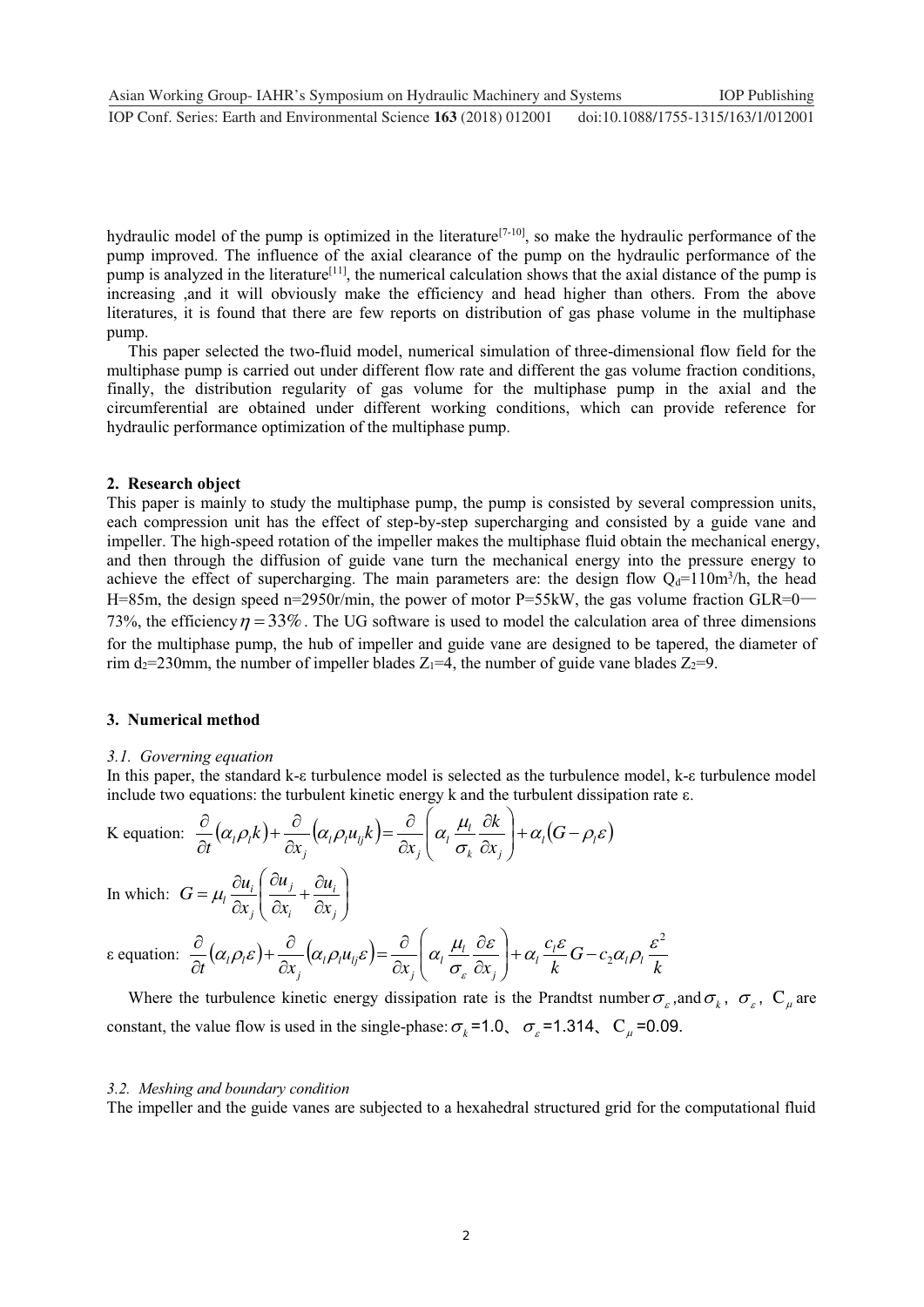domain, the leaf wall is encrypted with an O-grid, a highly adaptable tetrahedral mesh is used for the suction chamber and the extrusion chamber, as shown in figure 1. Eventually, the number of suction chamber cells was 855534, the number of extrusion cells was 692624, the number of impeller cells was 528219, the number of guide vanes cells was 461768, and the mesh independence has been verified. The mass flow inlet and the pressure export were selected as the boundary condition with the calculation domain, the non-slip was selected as wall boundary condition.



**Figure 1.** multiphase pump calculation domain grid division

# **4. Calculation results and analysis**

## *4.1. Axial gas volume distribution*

Figure 2 was the axial of the gas phase volume distribution for the gas volume fraction of 10% within the multiphase pump first compression unit under the different flows. As can be seen from the figure, the gas gathered at the rim when the gas-liquid two-phase entered into the impeller inlet, this may be due to the fact that the gas-liquid two-phase in the impeller inlet was not affected by the apparent centrifugal force of the impeller rotation and the gas-liquid mixing uneven, therefore the gas phase was mainly distributed near the side of the impeller rim, and with the increase of the flow rate, the gas was gradually increased at the rim in the impeller inlet. And the gas was mainly concentrated in the second half of the impeller hub, this may be due to the fact that the gas-liquid two-phase was affected by the obvious role of the centrifugal force in the impeller, the centrifugal force of the liquid was greater than the gas, so the liquid flow to the rim, the gas is forced to flow to the hub by the squeezing action of the liquid, at the same time it can be seen that the aggregation of the gas was not obviously with the increase of the flow rate. It can also be seen that the gas volume distribution is relatively uniform after entering into the guide vane, this may be due to the gas-liquid two-phase was not affected by the centrifugal force and affected by the sheer force of the guide vane blades after from the impeller entered into the guide vanes, so made the bubble began to break, gas-liquid two-phase gradually became relatively uniform, the gas began to gather at the hub in the guide vane outlet. Ī



(a) 0.8Q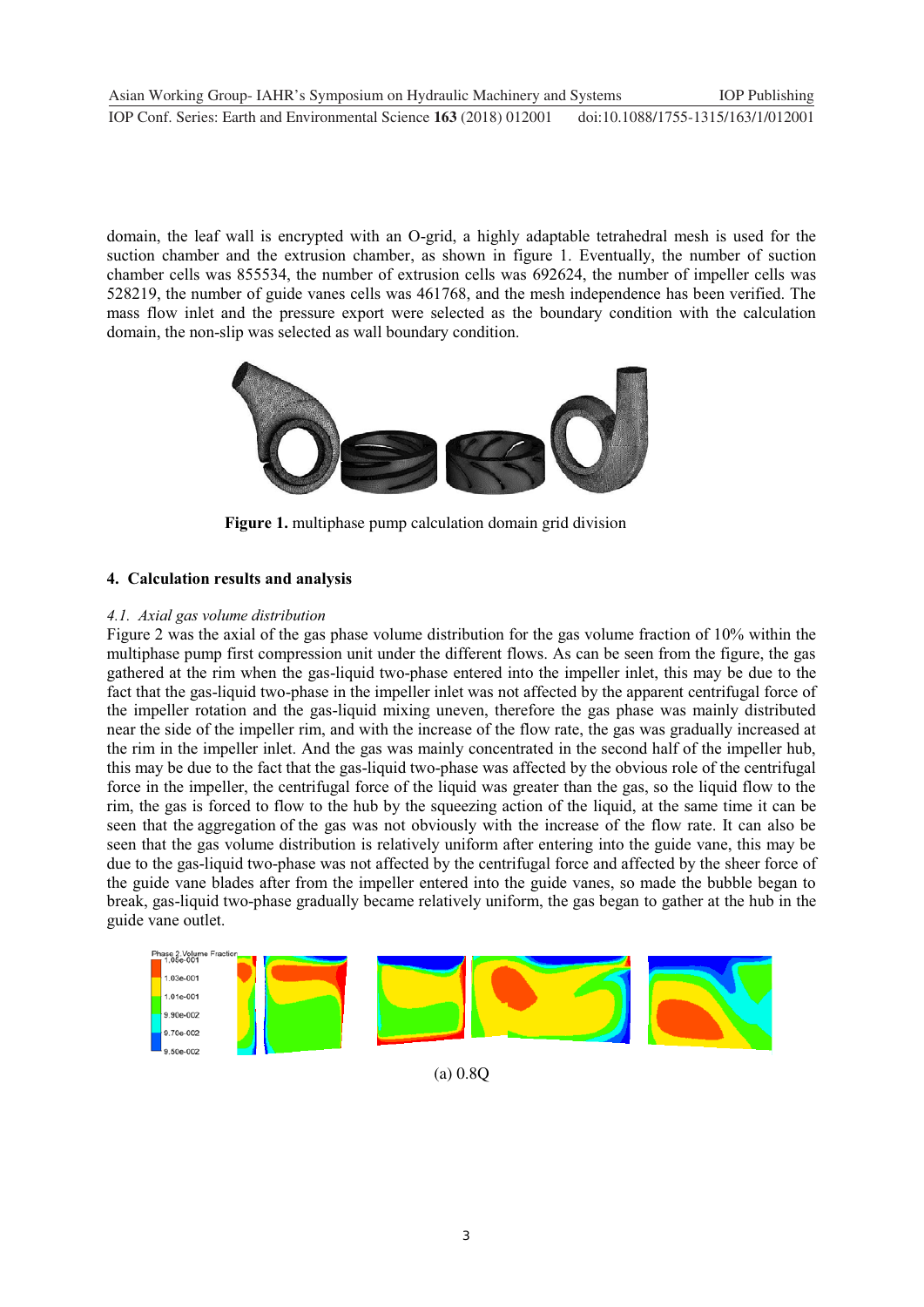

(c) 1.2Q

**Figure 2.** IGVF=0.1 the axial of the gas volume distribution within the multiphase pump first compression unit under the different flows

Figure 3 was the axial of the gas volume distribution for the gas volume fraction of 20% within the multiphase pump first compression unit under the different flows. Figure 4 was the axial of the gas volume distribution for the gas volume fraction of 30% within the multiphase pump first compression unit under the different flows.



(c) 1.2Q

**Figure 3.** IGVF=0.2 the axial of the gas volume distribution within the multiphase pump first compression unit under the different flows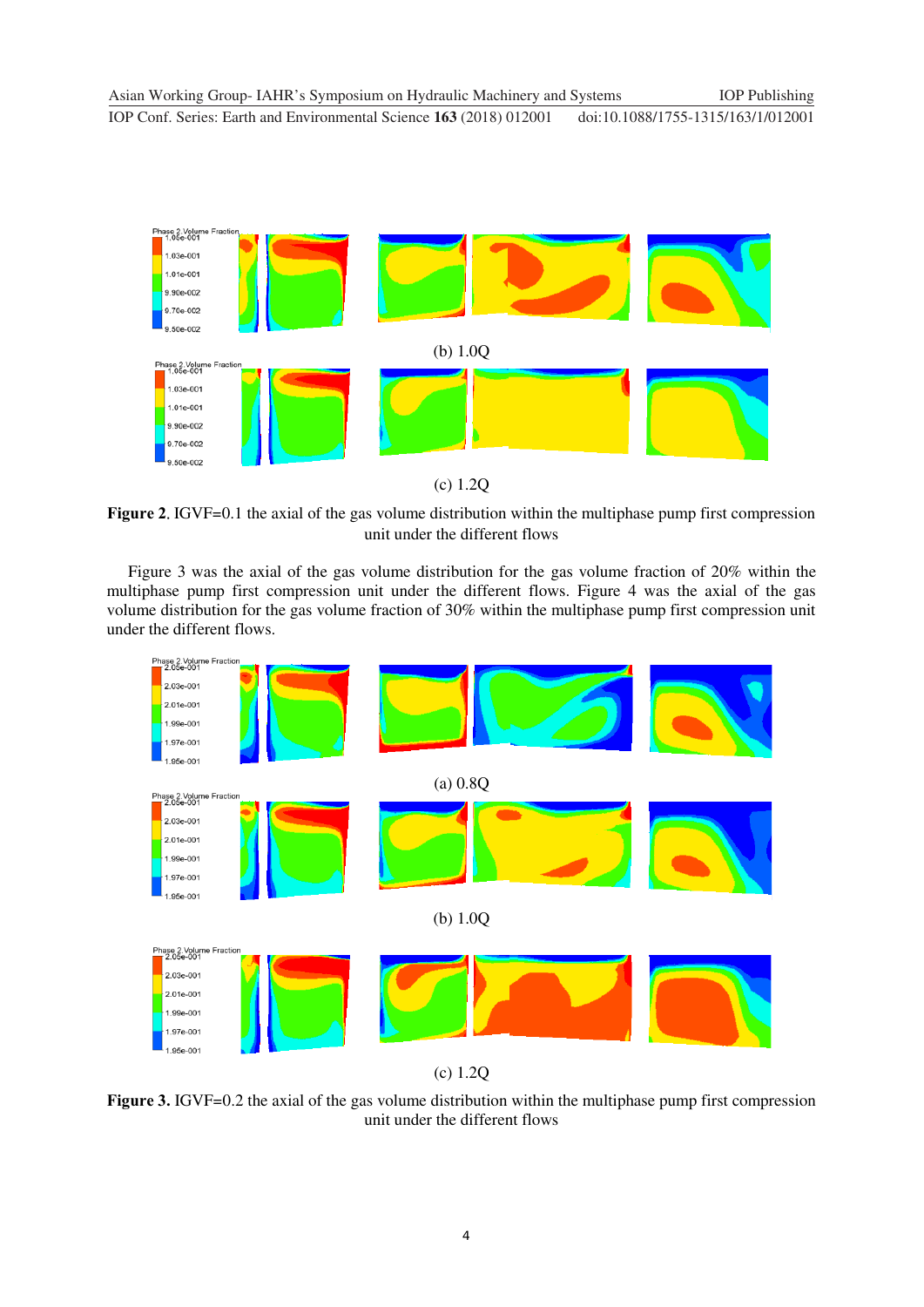

**Figure 4.** IGVF=0.3 the axial of the gas phase volume distribution within the multiphase pump first compression unit under the different flows

Compared figure 2, figure 3, and figure 4, when the flow was constant, the aggregation of the gas phase was obviously at the impeller rim with the increase of the gas volume fraction, this may be due to the effect of supercharging dropped sharply for the multiphase pump when the gas volume fraction from 10% added to 30%[12], the increase of the gas volume fraction leaded the decrease of the pressure in the first half of the impeller, and the same time was not affected by the obviously centrifugal force of air-liquid two-phase, therefore the phase separation increased with the increase of gas volume fraction in the first half of the impeller, and at the same time the aggregation of the gas was gradually increased at the rim with the increase of gas volume fraction , and the gas phase fraction changed little in the second half of the impeller hub, this showed that the changes of the gas volume fraction have a few effect on the distribution of gas with the same flow rate in the second half of the impeller. The aggregation degree of the gas is the most obvious in the second half of the impeller hub under the small flow rate condition, with the increase of the flow rate, the aggregation of the gas is not the most obvious under the large flow rate condition; the gas volume distribution is more and more uniform in the first half of the guide vane with the increase of the flow rate, but when the flow is constant, the aggregation degree of the gas is obviously in the guide vane hub with the increase of the gas volume fraction.

#### *4.2. Circumferential gas volume distribution*

Figure 5 was the circumferential of the gas volume distribution for the gas volume fraction of 10% within the multiphase pump first impeller under the different flows. Figure 6 was the circumferential of the gas volume distribution for the gas volume fraction of 20% within the multiphase pump first impeller under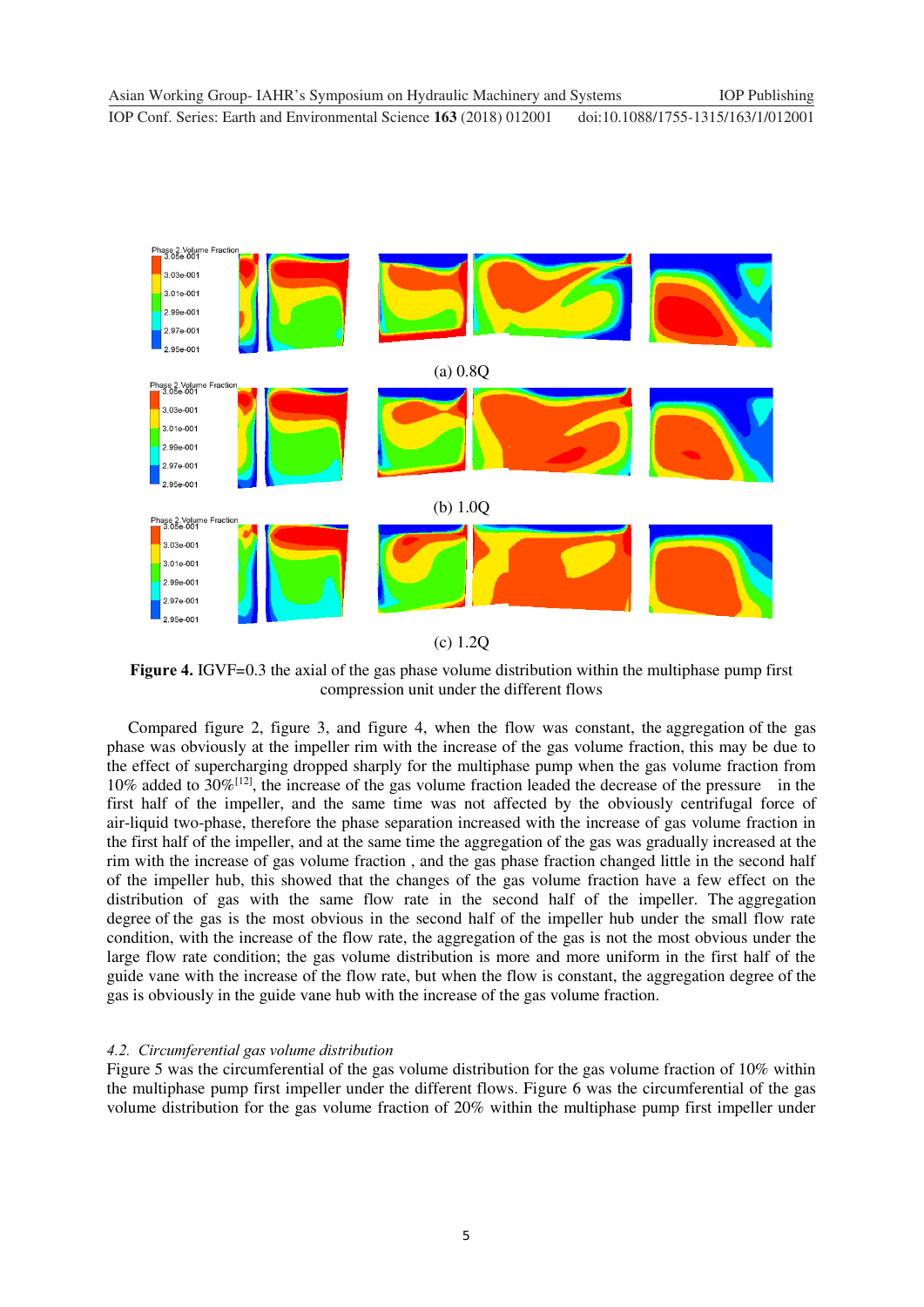the different flows. Figure 7 was the circumferential of the gas volume distribution for the gas volume fraction of 30% within the multiphase pump first impeller under the different flows.



Figure 5. IGVF=0.1 the circumferential of the gas volume distribution within the multiphase pump first impeller under the different flows.

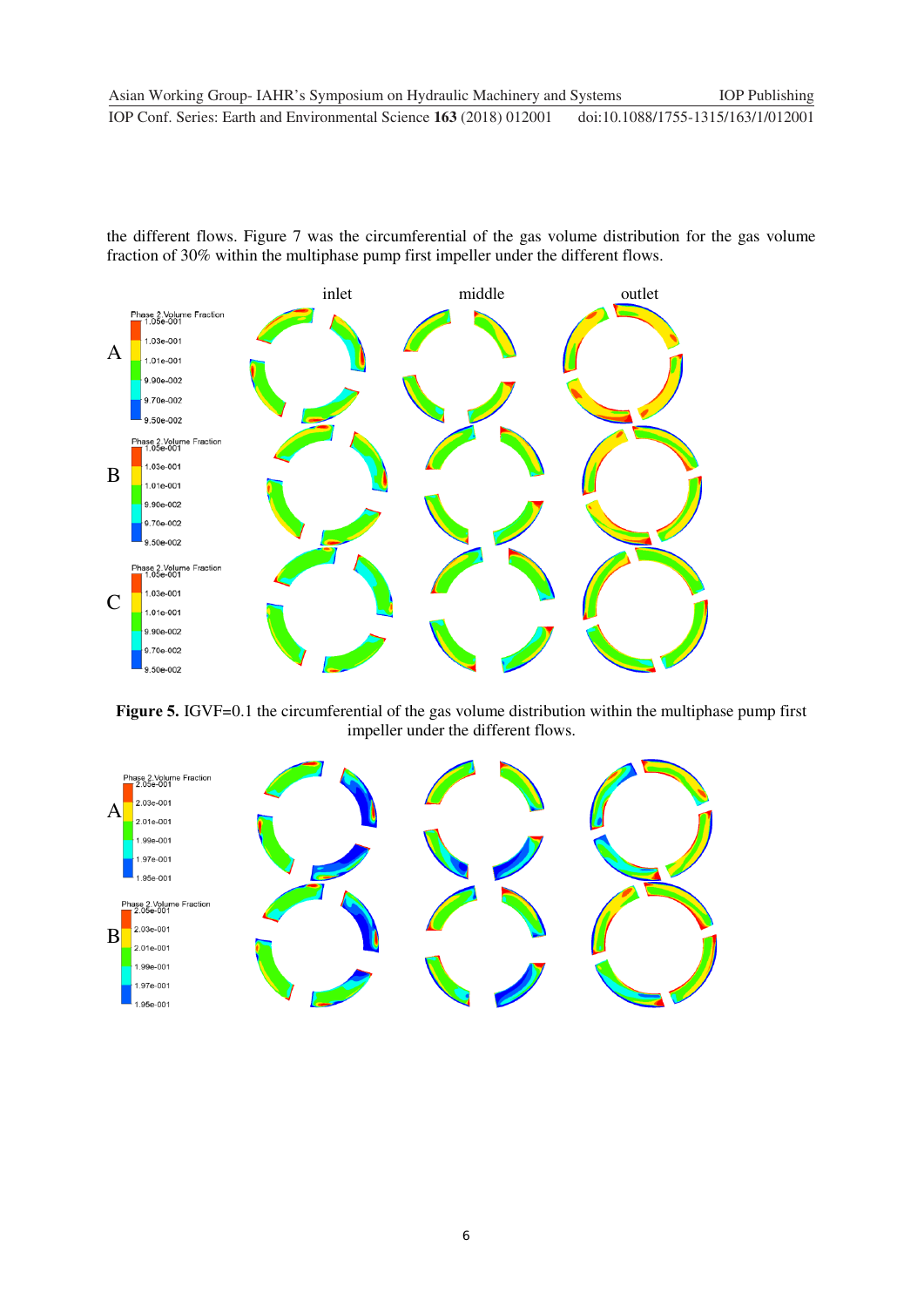

**Figure 6.** IGVF=0.2 the circumferential of the gas volume distribution within the multiphase pump first impeller under the different flows.



Figure 7. IGVF=0.3 the circumferential of the gas volume distribution within the multiphase pump first impeller under different flows.

˄A represents the flow rate of 0.8Q, B represents the flow rate of 1.0Q, C represents the flow rate of

#### $1.2Q)$

From the figure 5, it can be seen that the circumferential of the gas volume distribution at the impeller inlet and outlet was more uniform, and the impeller outlet gas volume fraction was the highest with the increase of the flow rate under the lower gas volume fraction. From the figure 6, it can be seen that the circumferential of the gas volume distribution at the impeller inlet and middle was becoming worse, and the lower gas volume fraction of impeller increased with the increase of the flow. From the figure 7, when the gas volume fraction reached 30%, the uniformity of the gas volume distribution was improved in the impeller circumferential, and compared the lower gas volume fraction condition, the higher gas phase volume fraction area was significantly increased at the impeller outlet. Compared figure 5 and figure 6, the lower gas volume fraction area increased at the rim in the figure 6, and the lower gas phase fraction area was increased at the rim from the impeller inlet to outlet; compared with figure 6, it can see from figure 7, the lower gas volume fraction area was reduced in the impeller inlet area, but the higher gas volume fraction was increased significantly in the impeller outlet area, and the aggregation degree of the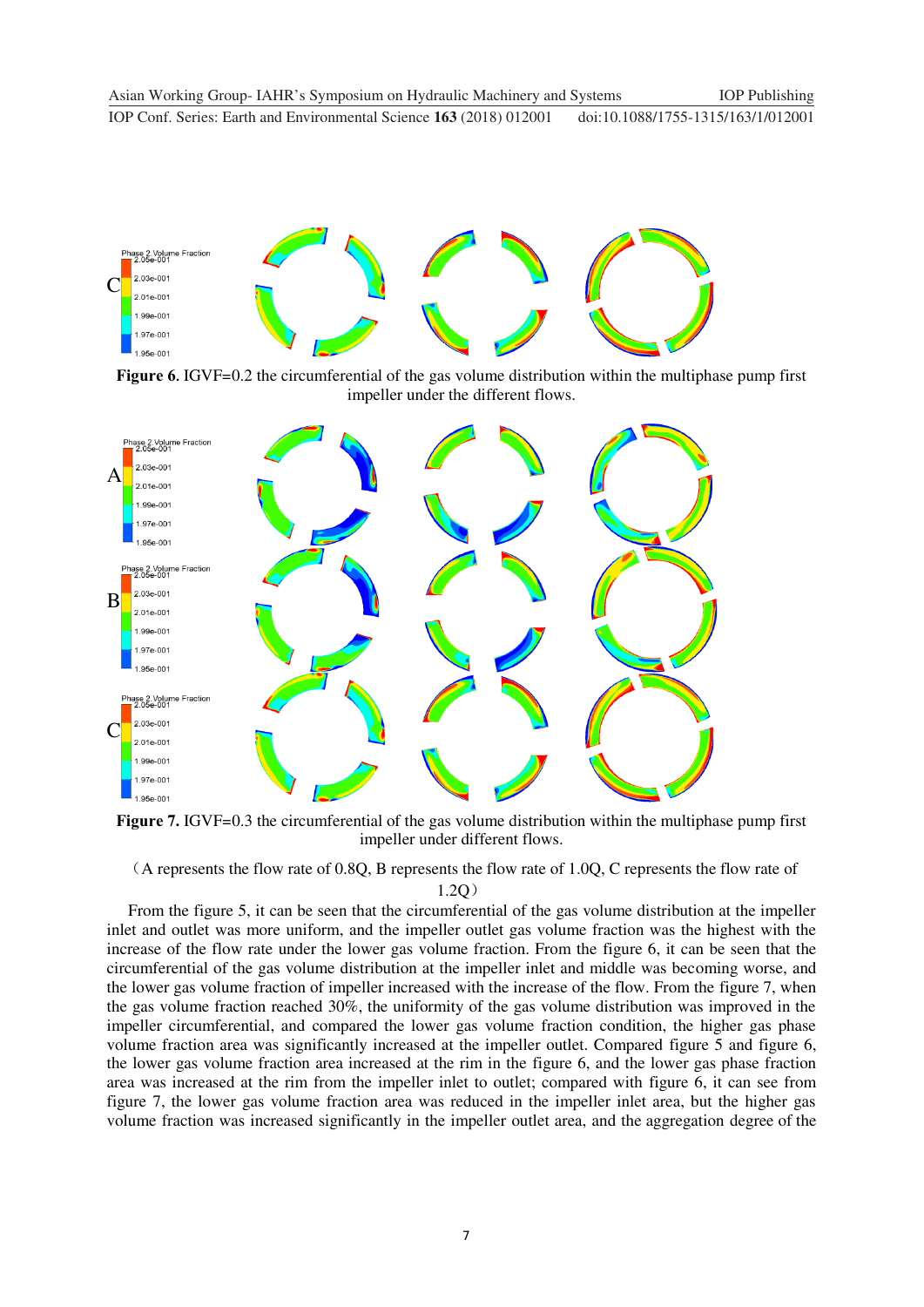higher gas volume fraction increased. Compared figure 5, figure 6 and figure 7 can be seen that the lower gas volume fraction area was mainly concentrated in the impeller rim under the different flow rate and the different gas volume fraction.

#### **5. Conclusion**

From the axial gas volume distribution, it can be seen that the gas phase gathered at the rim when the gas-liquid two-phase enter into the impeller inlet, the gas is gradually increased at the rim with the increase of the flow rate, the gas phase mainly concentrated in the hub at the second half of the impeller. The distribution of gas volume is relatively uniform at the guide vane.

When the flow is constant, the gas obviously increases in the guide vane hub with the increase of the gas volume fraction, but the gas volume fraction changes little in the second half of the impeller hub; the aggregation degree of the gas is the most obvious in the second half of the impeller hub under the small flow condition, with the increase of the flow rate, the aggregation of the gas phase is not the most obvious under the large flow condition. The distribution of gas volume is more and more uniform with the increase of the flow rate in the first half of the guide vane, but when the flow is constant, the aggregation degree of the gas is obviously increased in the guide vane hub with the increase of the gas volume fraction.

From the circumferential gas volume distribution, it can be seen that the circumferential of the gas volume distribution at the impeller inlet and outlet is more uniform, and gas volume fraction is the highest the impeller outlet at with the increase of the flow rate; the circumferential of the gas volume distribution is becoming worse at the impeller inlet and middle and the low gas volume fraction of impeller increased with the increase of the flow.

#### **Acknowledgment**

This work was supported by grants from China Postdoctoral Science Foundation (2016M600090), China Postdoctoral Science Foundation (2017T100077), National Natural Science Foundation of China (51479093),Education department key project of Sichuan province of China (17ZA0366), and the Key scientific research fund of Xihua University of China (Z1510417). This work was also supported by the Open Research Subject of Key Laboratory of Fluid and Power Machinery, Ministry of Education (szjj2016-004) and the Economy, Trade and Information Commission of Shenzhen Municipality (201411201645511650).

#### **References**

- [1] Zhang Jinya, Cai Shujie, Zhu Hongwu, et al. Numerical investigation of compessible flow in a three-stage helico-axial multiphase pump [J]. *Transactions of the Chinese Society of Agricultural Machinery*, 2014, 45(9):89-95.
- [2] Zhen Yuan, Chen Yujie, Zhang rui, et al. Analysis On Unsteady Stall Flow Characteristics in Axial-flow Pump[J]. *Transactions of the Chinese Society of Agricultural Machinery*, 2017,  $(7):1-16.$
- [3] Shi Weidong, Shao Peipei, Zhang Desheng, et al. Numerical simulation and PIV experiment of flow field in axial flow pump[J]. *Journal of Drainage and Irrigation Machinery Engineering*, 2015, 33(4):277-282.
- [4] Zhang Y, Zhang J, Zhu H, et al. 3D Blade Hydraulic Design Method of the Rotodynamic Multiphase Pump Impeller and Performance Research[J]. *Advances in Mechanical Engineering*, 2014, 2014(1):1-10.
- [5] Ma Xijin, Bao Chunhui. Effect of the Guide Vane Blade Number on Unsteady Flow in Axial-flow Oil-gas Multiphase Pump[J]. *Fluid Machinery*, 2017, 45(5):36-41.